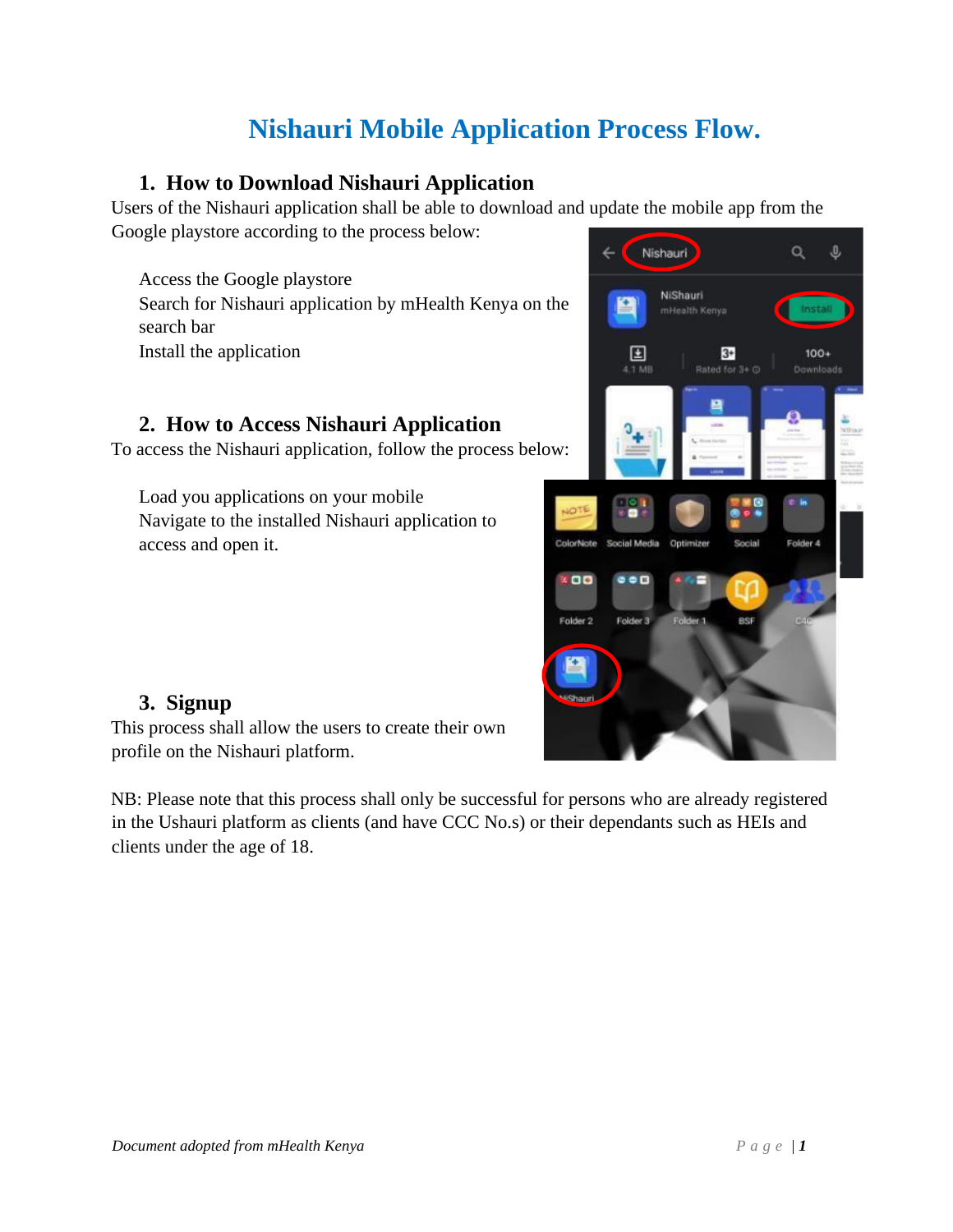To signup, follow the process below:

On the Login page, click "*New User? Signup*" This will take you to the next page that allows input of user details such as CCC No, phone No. among other details. Select Security question and response Input *password details* Check the *consent box* to consent on using the app Click *Sign up* to complete user profile creation on the Nishauri app.

### **4. Login to Nishauri**

Once a user has created their account on their Nishauri app, they'll be able to login. Follow the process below

> Load the Nishauri application Input *phone number* used at signup Input *Password* used at signup Click on the *Login* button to login

#### **5. Dashboard**

This page displays the client summary i.e. appointment trends and lab result trends according to the images below.

 To get this information, click on the Dashboard icon at the bottom of the page.



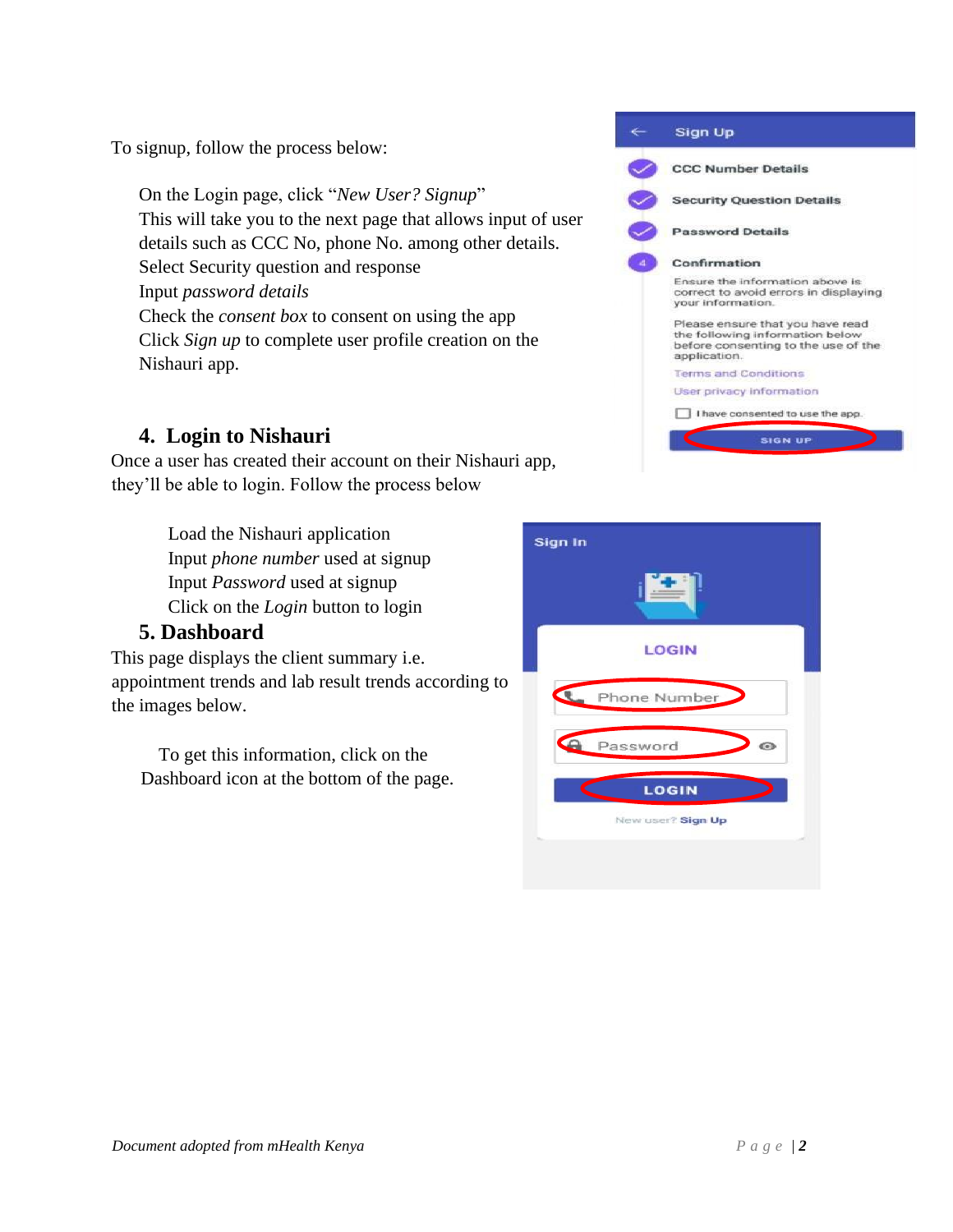

## **6. Lab Results**

This page displays the lab results for the client and their dependents. It also allows refreshing to get the most current lab results. To get this, follow the process below:

Dashboard Lab Results Home Appointme...

沿

6

Chat

### **6(a) View Lab Results**

Once logged in, click on *the Lab Results* page at the bottom of the page

| <b>Lab Results</b><br>= =            | Ξ                      |
|--------------------------------------|------------------------|
| VIRAL LOAD RESULTS EID RESULTS       |                        |
|                                      |                        |
| 2021-04-21                           |                        |
| Result: Positive                     |                        |
| Dependant: Tom Pattie                |                        |
| Please visit your facility urgently. |                        |
| 2017-11-20                           |                        |
|                                      |                        |
| <b>Result: Positive</b>              |                        |
| Dependant: Mercy Too                 |                        |
| Please visit your facility urgently. |                        |
|                                      |                        |
|                                      |                        |
|                                      | <b>REQUEST RESULTS</b> |
|                                      |                        |
| Dashboar                             | Chat<br>Appointme      |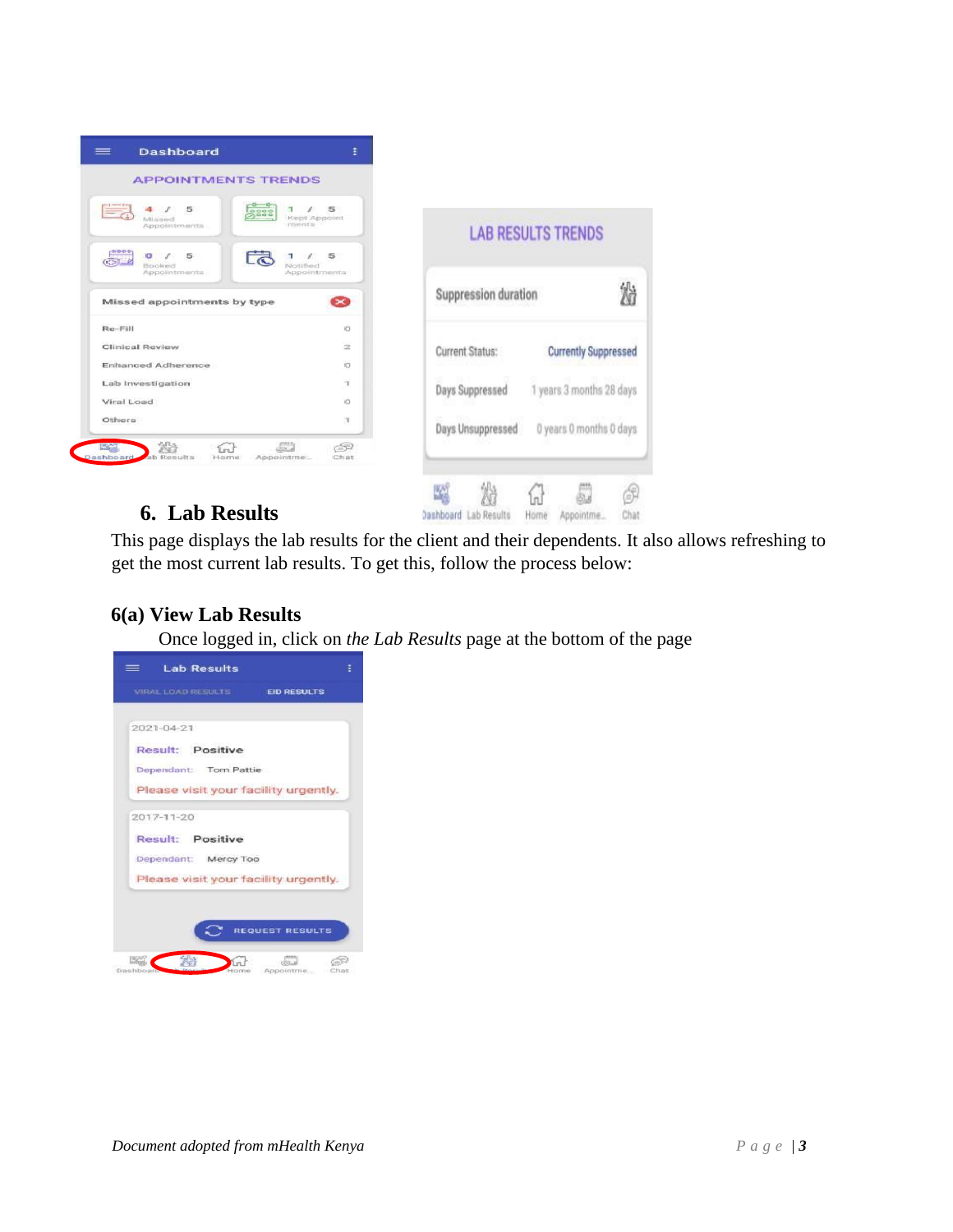#### **6 (b) How to Request Lab Results Lab Results** Access the Lab results page **EID RESULTS** Click on the Request Results button 2021-04-21 The system will refresh the page thus giving you all the Result: Positive lab results for the client and their dependents Dependant: Tom Pattie Please visit your facility urgently. 2017-11-20 **Result: Positive** Dependant: Mercy Too Please visit your facility urgently. **7. Home Page Details** The Nishauri Home Page will display details such as **QUEST RESU** Upcoming appointments, Treatment details, and Dependents  $=$ Home ŧ  $\equiv$ Home 1234574465 € 0711000111 此 Railways Dispensary (Kisumu) No treatments found. **Upcoming Appointments** Please confirm with your HCW. Date: 2021-09-18 Clinical Review Treatments Dependants 19 Months Approved 16 Months Approved No treatments found. ADD DEPENDANT Please confirm with your HCW. 焰 S. 59 fru 떠서 沿 5. G. *<u>und</u>* Dashboard Dashboard Lab

# **8. How to Add Dependents**

A client could be having one or more dependents in the system. These can be added via the Home page. Follow the process below to add dependents

Login to the Nishauri app Access the *Home page* icon as highlighted below Scroll down on the screen and click on *Add Dependents* on the home page Input details of the dependent and click on the *Add Dependent* button to save details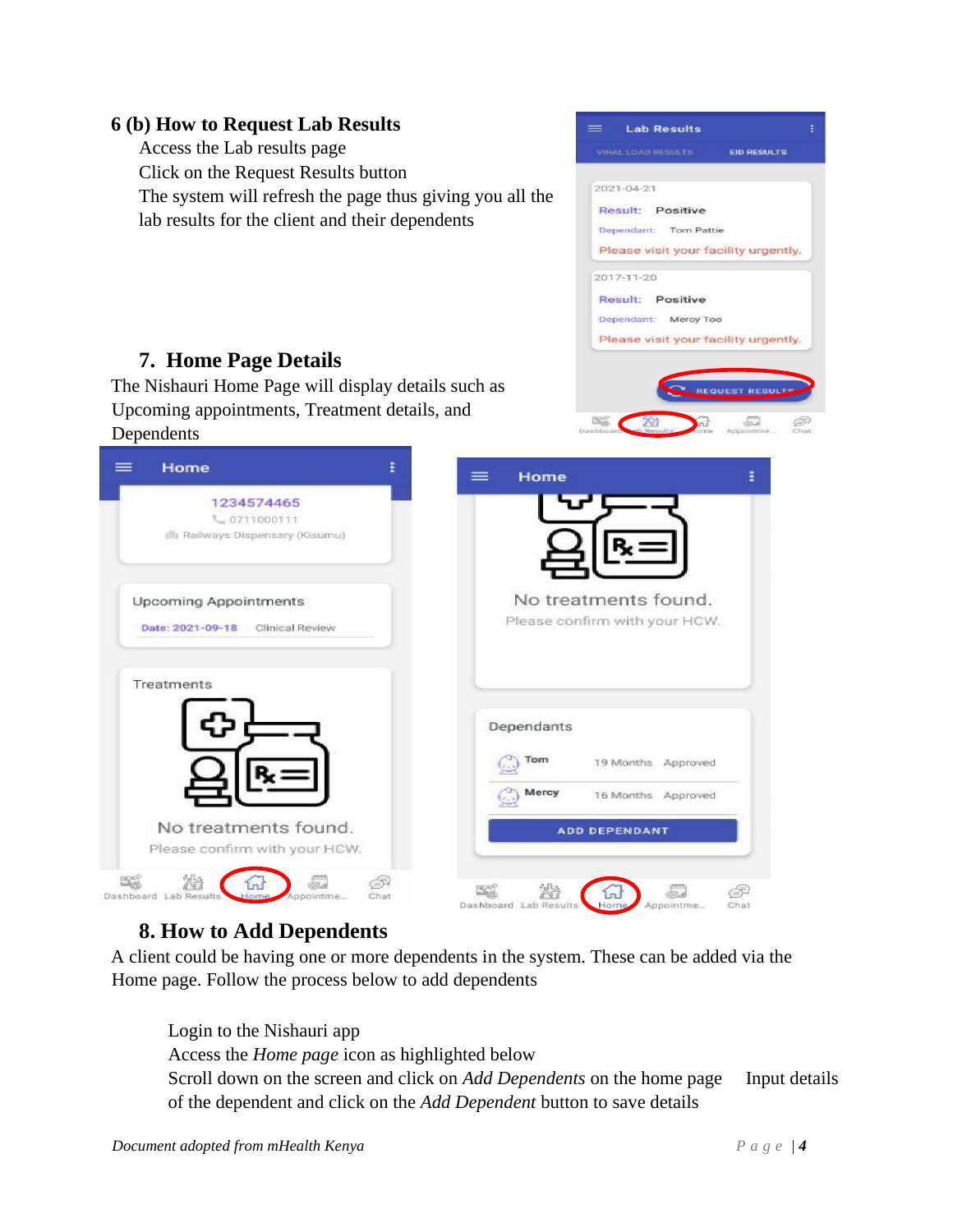|  |  |  |  |  | NB: Details should be saved and displayed on the home page in the dependents list |  |
|--|--|--|--|--|-----------------------------------------------------------------------------------|--|
|  |  |  |  |  |                                                                                   |  |
|  |  |  |  |  |                                                                                   |  |

| ÷<br>Home<br>$=$                                                             | <b>Add Dependant</b><br>$\leftarrow$                                                     |
|------------------------------------------------------------------------------|------------------------------------------------------------------------------------------|
|                                                                              | <b>Dependant Information</b>                                                             |
| No treatments found.<br>Please confirm with your HCW.                        | <b>HEI Number</b>                                                                        |
|                                                                              | First Name                                                                               |
| Dependants                                                                   | Surname                                                                                  |
| Tom<br>19 Months Approved                                                    | Date of Birth                                                                            |
| Mercy<br>16 Months Approved                                                  | ADD DEPENDANT<br>CANCEL                                                                  |
| <b>ADD DEPENDANT</b>                                                         |                                                                                          |
| ESCO.<br>49<br>l rail<br>Dashboard, Lab Results<br>Home<br>Appointme<br>Chat | EQ<br>兴守<br>do 2<br>ÉĒ<br>$\{n\}$<br>Dashboard, Lab Results<br>Home<br>Chat<br>Appointme |

## **9. Appointments**

This shall allow the user to view their upcoming, pending and previous appointments list.

### **9 (a) View Appointments**

To access appointments follow the process below:

Login to the Nishauri app Access the *Appointments page* icon as highlighted Click on the Upcoming, Pending or Previous to view appointments in this lists.

#### **9 (b) Reschedule/Schedule an Appointment** To

reschedule an appointment, follow the process below:

Login to the Nishauri app 沿 **ESCO**  $\left\{ \widehat{n} \right\}$ Æ Access the *Appointments page* icon as highlighted below Click on the '*New Appointment'* button on the *Upcoming* appointments page to reschedule an appointment Click on the '*New Appointment'* button on the *Pending* appointments page to schedule an appointment Select Date to schedule

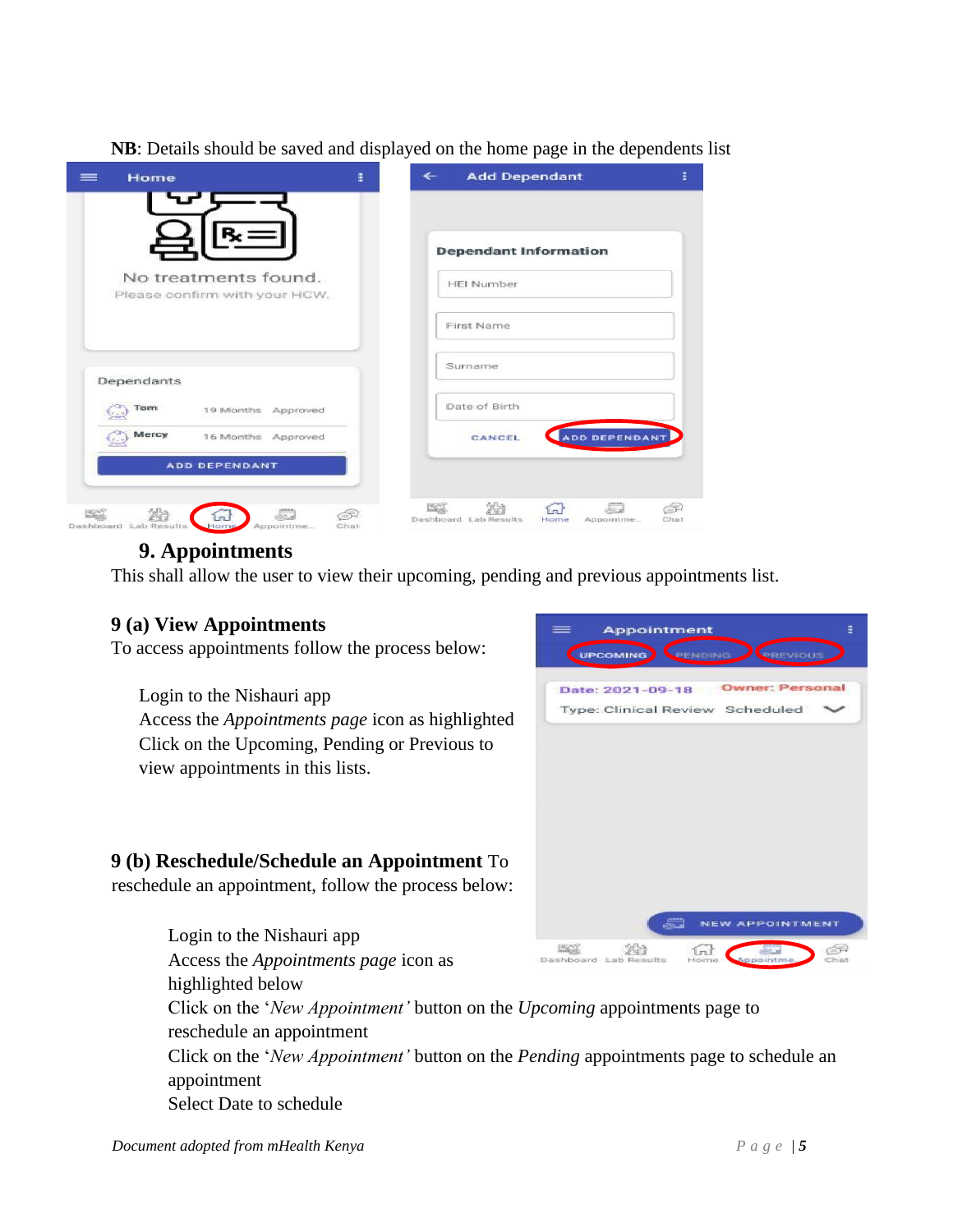#### Select reason to scheduling

Click on Submit to save details of the new appointment

| ٤<br><b>Appointment</b><br>≡                         | $\leftarrow$                                                            |
|------------------------------------------------------|-------------------------------------------------------------------------|
| <b>PREVIOUS</b><br><b>UPCOMING</b><br><b>PENDING</b> | <b>Schedule Appointment</b>                                             |
| <b>Owner: Personal</b><br>Date: 2021-09-18           | <b>Schedule Appointment.</b>                                            |
| Type: Clinical Review Scheduled                      | Date to schedule to:                                                    |
|                                                      | Appointment date                                                        |
|                                                      |                                                                         |
|                                                      | What is the reason for scheduling?<br>Pick a reason here                |
|                                                      |                                                                         |
|                                                      | <b>SUBMIT</b>                                                           |
|                                                      |                                                                         |
|                                                      |                                                                         |
|                                                      |                                                                         |
| NEW APPOINTMENT                                      |                                                                         |
|                                                      | <b>PECS</b><br>ŚF<br>Dashboard Lab Results<br>Chat<br>Home<br>Appointme |
|                                                      |                                                                         |

### **10. Chat**

The chat feature shall allow users to send messages to their healthcare provider at their facility.

To access this feature, follow the process below:

Login to the Nishauri app Click on the *Chat* page icon at the bottom of the page Click on *Start Chat* to begin writing your message

### **11. Client Survey**

This feature shall allow a client to fill out responses on surveys that have been pushed to them.